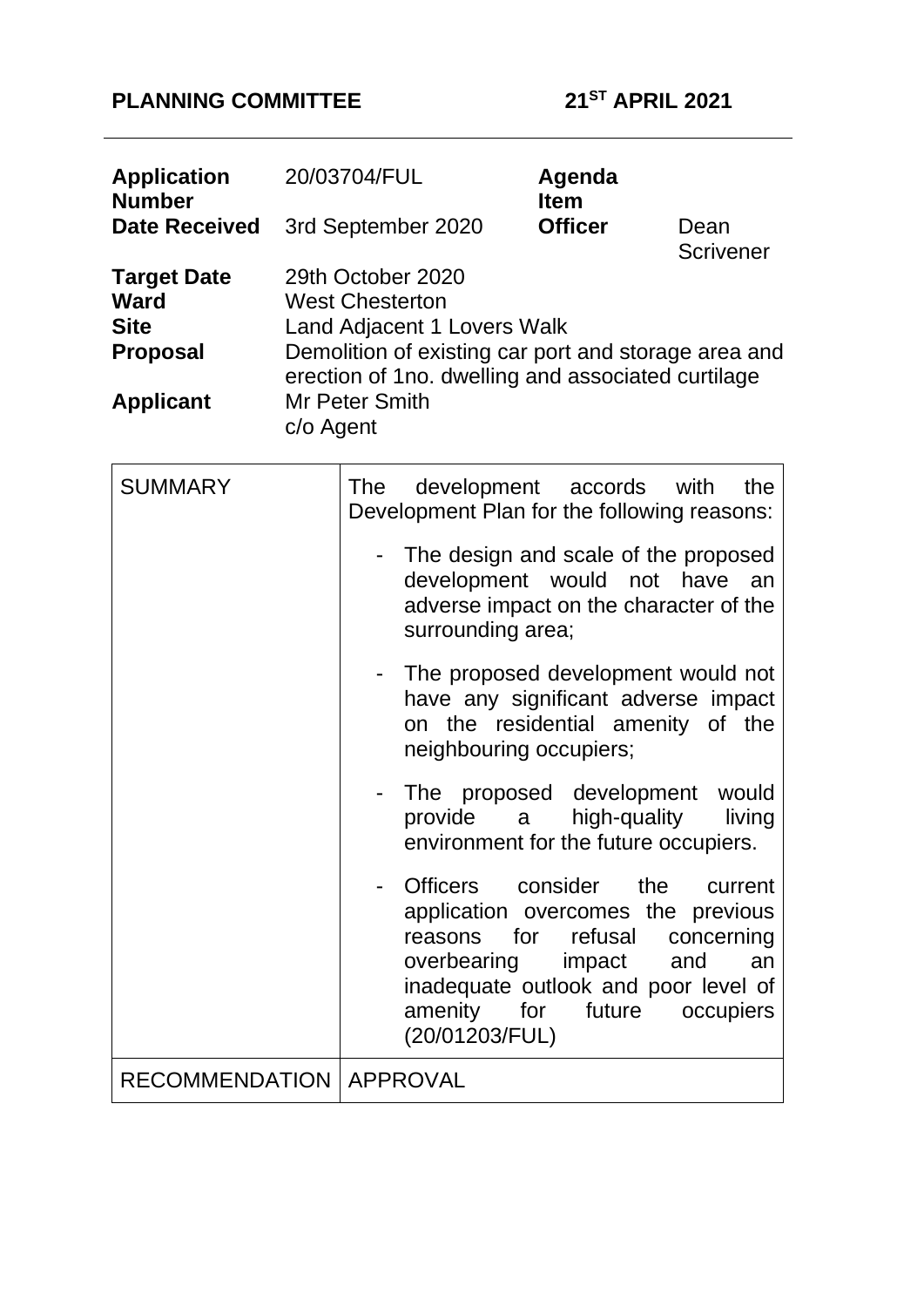# **1.0 SITE DESCRIPTION/AREA CONTEXT**

- 1.1 The application site is located within the De Freville Conservation Area which mainly comprises rows of terraced dwellings set within linear plots. The site is accessed from Lovers Walk which is connected to Elizabeth Way, situated to the East of the site.
- 1.2 The site is occupied by a single storey double garage with a double width open car port located adjacent to it. The garage is no longer used but the car port is still used for car parking. An area of hardstanding is located to the south which can be used for car parking and manoeuvring of cars.

### **2.0 THE PROPOSAL**

- 2.1 This planning application is a resubmission of a previous application which was refused last year under delegated powers (20/01203/FUL). The application was refused for the following reasons:
	- *1) 'The proposed amenity area would be contrived and enclosed which would not provide a good level of amenity for future occupiers to enjoy. The amenity area would not provide sufficient outlook as it is enclosed on all four sides and is occupied with bins and cycle storage, within a small and confined space. As a result, the proposal is contrary to policy 56 of the Cambridge Local Plan 2018'*.
	- *2) 'The lack of first floor windows serving the bedroom which is classed as a primary habitable space, would not provide an adequate level of outlook for future occupiers to enjoy. As a result, the proposal is contrary to policy 56 of the Cambridge Local Plan 2018'.*
	- *3) 'By virtue of its height and projection along the boundary of no 70 Humberstone Road, the proposed dwelling would result in an unacceptable level of enclosure and overbearing impact upon the rear garden of this neighbouring property. The proposal would therefore result in an unacceptable loss of*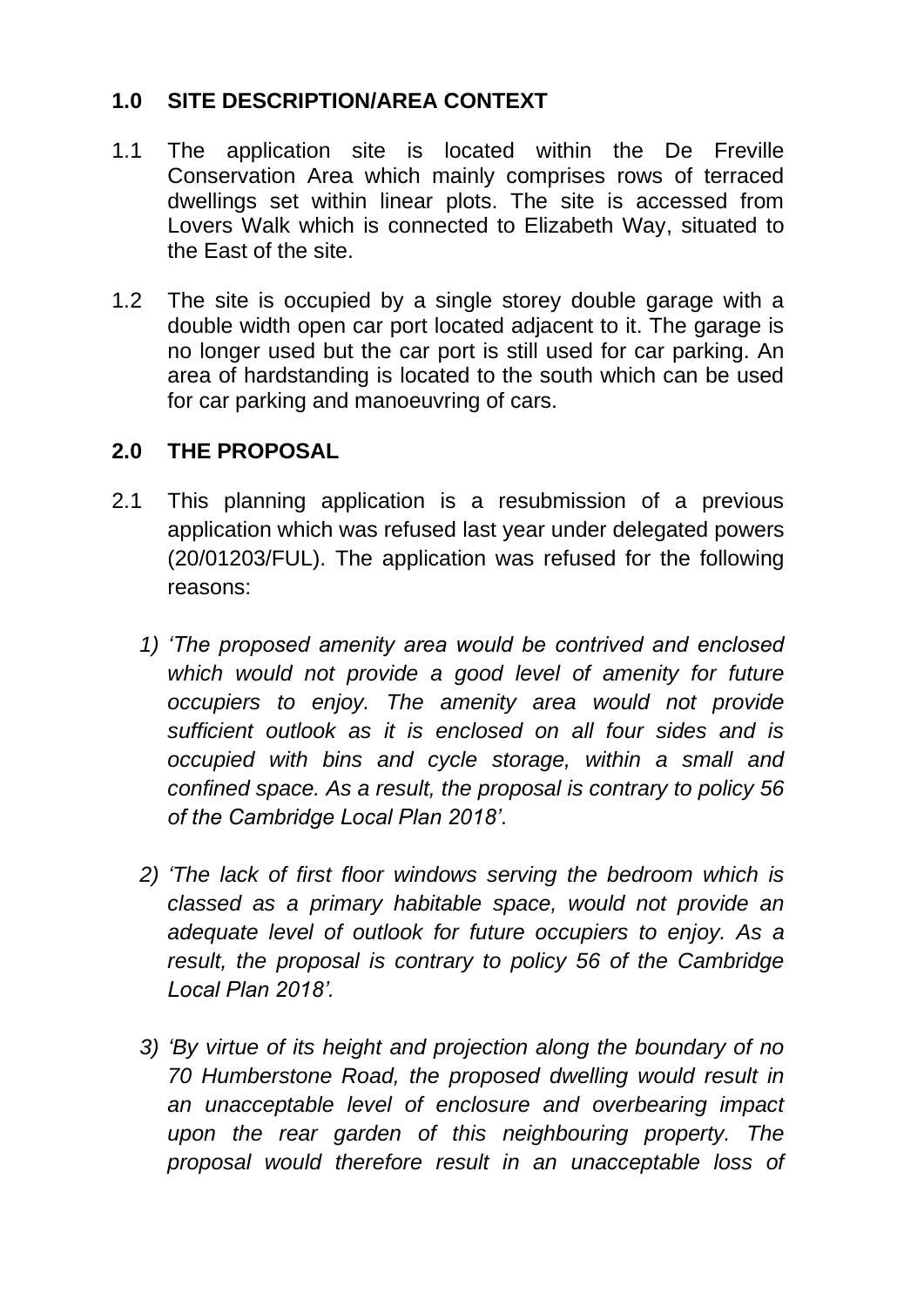*amenity to the occupiers of no 70 Humberstone Road contrary to Cambridge Local Plan (2018) policies 55 and 56'.* 

- 2.2 The proposed development under this planning application involves the rebuilding of the garage to create a one bedroom dwelling with its own amenity space. The dwelling will contain a bedroom, a kitchen/diner and bathroom. Bin and cycle stores are also provided and car parking is to be located on the existing hardstanding to the south.
- 2.3 When compared to the previous application, the current planning application has made the following changes:
	- The proposed dwelling would retain the same height as the existing garage
	- **•** The dwelling has been reduced from two storey to single storey and a window is proposed on the east elevation to allow sufficient light through to the bedroom
	- **•** The proposed amenity area is larger in size
- 2.4 The following amended plans have been received and a further 14 day reconsultation has been undertaken:
	- AP042-B (Revised Site Block Plan)
	- AP044-B (Revised Ground Floor)
	- AP048-B (Revised Elevations)
- 2.5 The application is accompanied by the following supporting information:
	- 1. Planning Statement
	- 2. Existing and proposed plans

# **3.0 RELEVANT SITE HISTORY**

| <b>Reference</b> | <b>Description</b>               | <b>Outcome</b> |
|------------------|----------------------------------|----------------|
| 20/01203/FUL     | Demolition of existing car port  | <b>REFUSED</b> |
|                  | and storage area and erection of |                |
|                  | 1no. dwelling and associated     |                |
|                  | curtilage                        |                |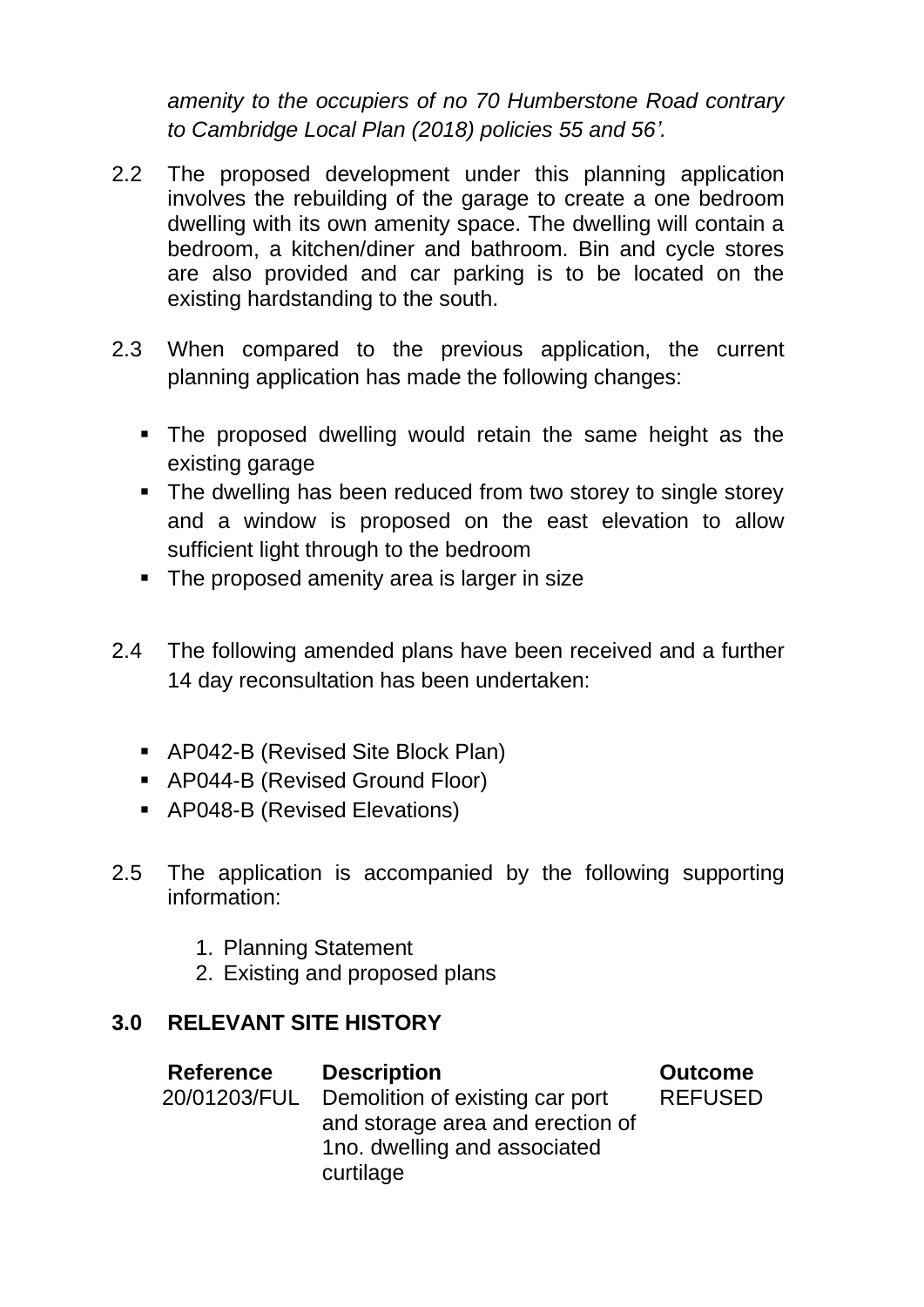| 18/1860/FUL | Demolition of existing car port  | <b>REFUSED</b> |
|-------------|----------------------------------|----------------|
|             | and storage area and erection    |                |
|             | of 2no. dwellings and associated |                |
|             | curtilage.                       |                |

# **4.0 PUBLICITY**

| 4.1 | Advertisement:           | Yes |
|-----|--------------------------|-----|
|     | <b>Adjoining Owners:</b> | Yes |
|     | Site Notice Displayed:   | Yes |

### **5.0 POLICY**

# 5.1 **Cambridge Local Plan 2018**

| <b>PLAN</b>                   |              | <b>POLICY NUMBER</b>    |
|-------------------------------|--------------|-------------------------|
| Cambridge<br><b>Plan 2018</b> | $Local$   13 |                         |
|                               |              | 28 31 32 33 34 35 36    |
|                               |              | 50 51                   |
|                               |              | 55 56 57 58 59 61 62 69 |
|                               |              | 81 82                   |

5.2 Relevant Central Government Guidance, Supplementary Planning Documents and Material Considerations

| Central                | <b>National Planning Policy Framework 2019</b>                                                                             |  |  |
|------------------------|----------------------------------------------------------------------------------------------------------------------------|--|--|
| Government<br>Guidance | National Planning Policy Framework -<br>Planning Practice Guidance from 3 March<br>2014 onwards                            |  |  |
|                        | Circular 11/95 (Annex A)                                                                                                   |  |  |
|                        | Technical housing standards – nationally<br>described space standard – published by<br>Department of Communities and Local |  |  |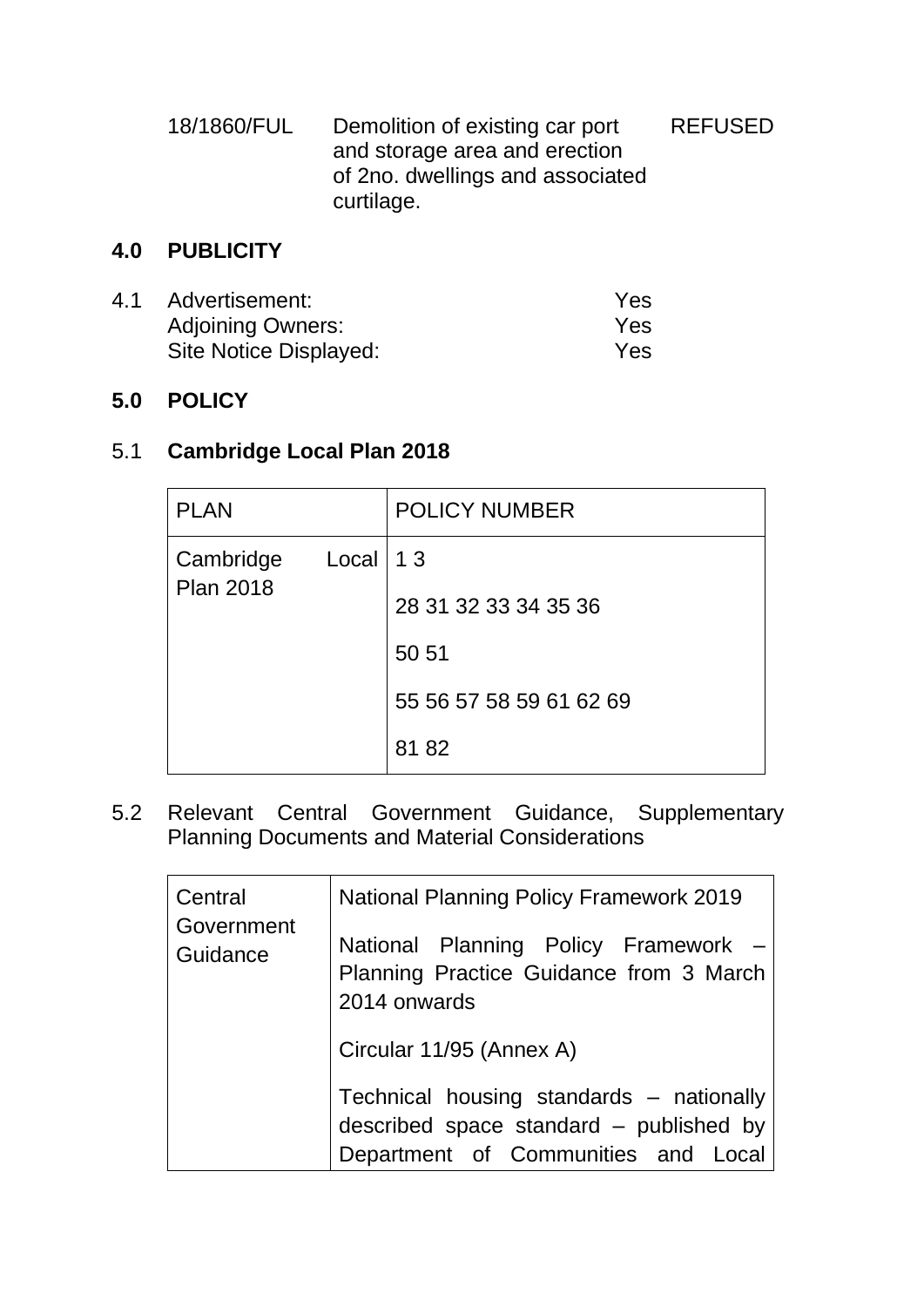|                                               | Government<br>consideration)                                                                                                                      | March | 2015 | (material |  |
|-----------------------------------------------|---------------------------------------------------------------------------------------------------------------------------------------------------|-------|------|-----------|--|
| Supplementary<br>Planning<br><b>Documents</b> | Greater Cambridge Sustainable Design and<br>Construction (Jan 2020)                                                                               |       |      |           |  |
|                                               | Cambridgeshire and Peterborough Waste<br>Partnership (RECAP): Waste Management<br>Design Guide Supplementary Planning<br>Document (February 2012) |       |      |           |  |
| <b>City Wide Guidance</b><br><b>Material</b>  |                                                                                                                                                   |       |      |           |  |
| Considerations                                | Cambridge and Milton Surface Water<br>Management Plan (2011)                                                                                      |       |      |           |  |
|                                               | Cambridge and South Cambridgeshire<br><b>Strategic Flood Risk Assessment</b><br>(November 2010)                                                   |       |      |           |  |
|                                               | Cambridge City Council Waste and<br>Recycling Guide: For Developers.                                                                              |       |      |           |  |
|                                               | <b>Cycle Parking Guide for New Residential</b><br>Developments (2010)                                                                             |       |      |           |  |

# **6.0 CONSULTATIONS**

# **Cambridgeshire County Council (Highways Development Management)**

- 6.1 No objections subject to a an informatives regarding the following:
	- Residents' Parking Permits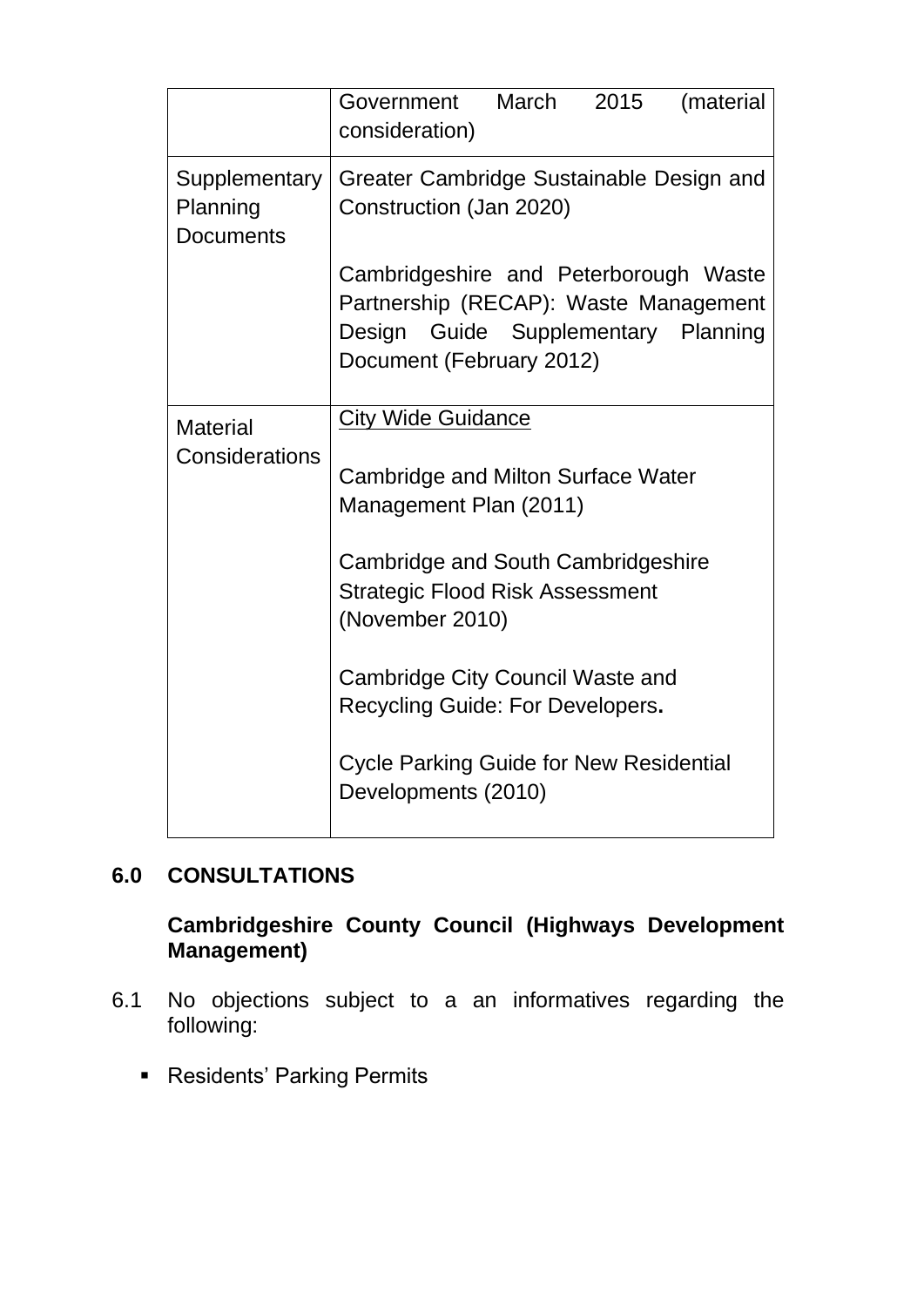# **Environmental Health**

- 6.2 Acceptable subject to conditions/informatives regarding the following:
	- Construction hours

# **City Council Sustainable Drainage Engineer**

- 6.3 Acceptable subject to conditions/informatives regarding the following:
	- No development shall commence until a surface water drainage strategy has been submitted and approved
	- **Details for the long term maintenance arrangements for the** surface water drainage system to be submitted and approved

# **Conservation Officer**

6.4 No objections

### **Cadent Gas**

6.5 No objections

# **7.0 REPRESENTATIONS**

- 7.1 The owners/occupiers of the following addresses have made representations which object to the application:
	- 72 Humberstone Road
	- Salisbury House
	- 74 Humberstone Road
	- 70 Humberstone Road
- 7.2 The representations can be summarised as follows:
	- Restricted access along the public access/passage which starts adjacent to No. 74 Humberstone Road
	- No designated car parking area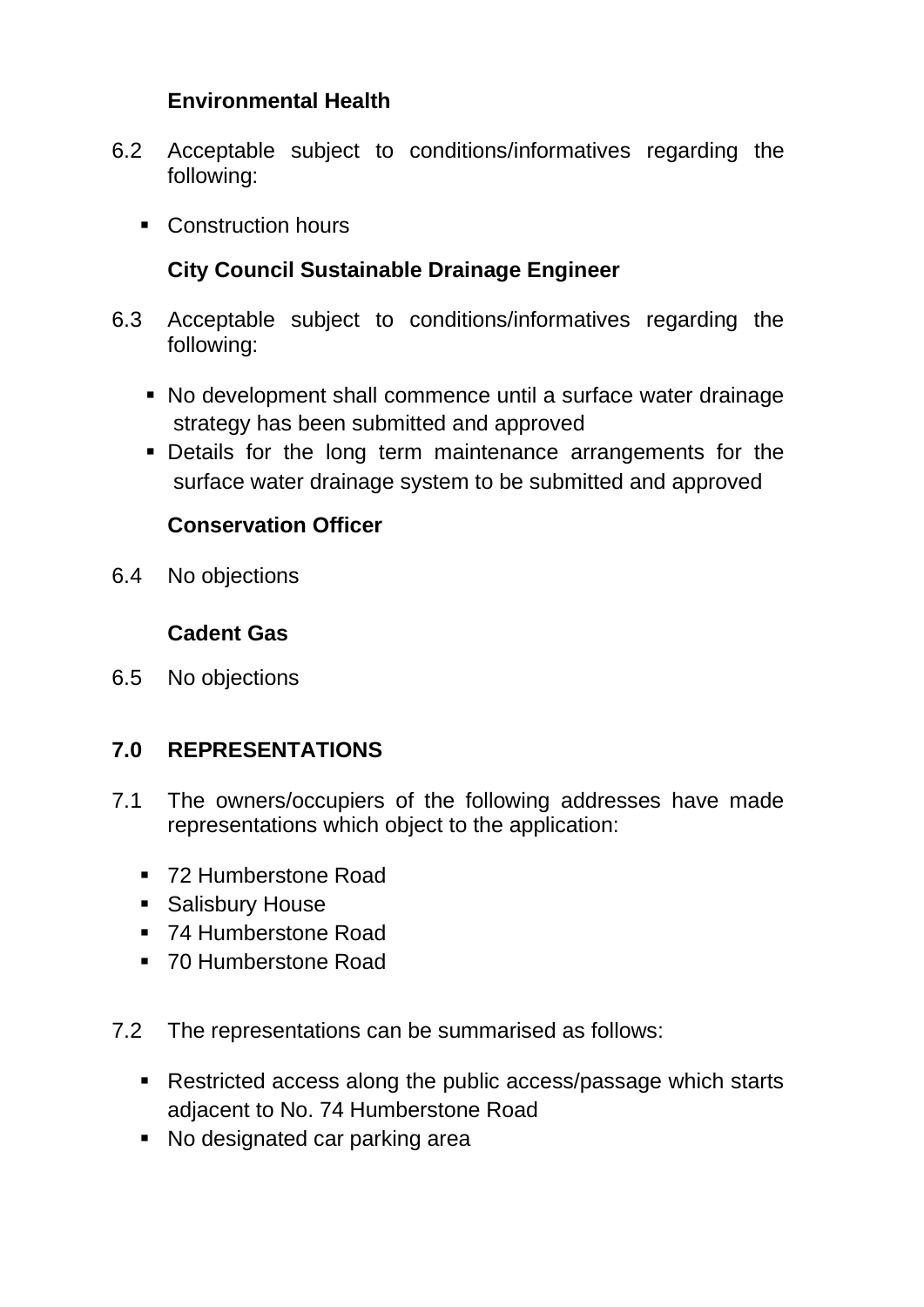- Car parking will affect pedestrian/cycle access for to No. 7 Elizabeth Way which is a HMO
- Reclaimed bricks should be used to make sure the proposal is in keeping with the local area
- The boundary line is incorrect alongside No. 72 Humberstone Road
- Excavation works/foundation works will encroach into the garden area of No. 72 Humberstone Road
- **Impact upon the amenity areas of neighbouring dwellings**
- The land is to be lowered how will this affect the higher land of Nos. 70, 72 and 74 Humberstone Road?
- Width and length measurements are required to understand how the property and foundations would fit on the land
- The proposed building is too large for the space available on the site
- It would appear that there is a wall proposed which would protrude into the garden land serving No. 70 Humberstone Road
- The space between Lovers Walk and this plot is jointly owned and therefore car parking may not be possible
- Incorrect addresses are referred to in the application
- The building should be built along the same line as the existing garage
- 7.3 The above representations are a summary of the comments that have been received. Full details of the representations can be inspected on the application file.

# **8.0 ASSESSMENT**

# **Principle of Development**

8.1 Policy 3 of the Cambridge Local Plan (2018) seeks to ensure that the majority of new development should be focused in and around the existing urban area, making the most effective use of previously developed land, and enabling the maximum number of people to access services and facilities locally. Given the location of the site is within a sustainable location and is in walking and cycling distance of Cambridge City centre, the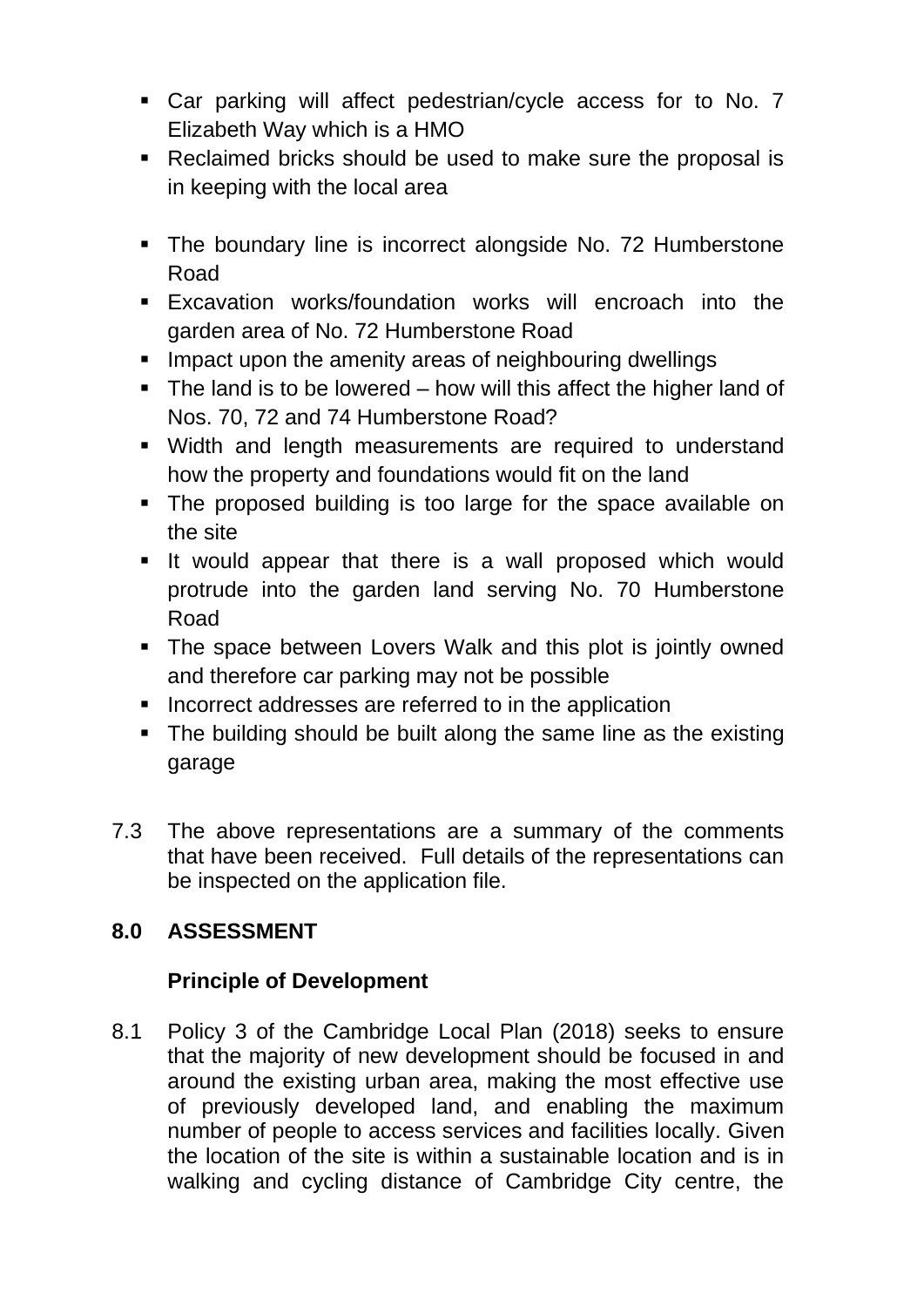application site is considered suitable to accommodate residential development.

### **Context of site, design, external spaces and Impact upon the Conservation Area**

- 8.2 The proposal intends to provide a single one person dwelling by rebuilding the existing garage and car port space, with a private amenity space.
- 8.3 The Conservation Officer has been consulted on the application and has raised no objections. Given the siting of the dwelling would be located within an enclosed space to the rear of No. 1 Lovers Walk and out of clear views, the proposal is not considered to result in any visual harm upon the Conservation Area. Many of the rear gardens of nearby properties on Humberstone Road have sizable outbuildings and extensions and the scale of the proposed building would clearly remain subservient to the majority of the surrounding properties.
- 8.4 The proposed materials would comprise slate, grey aluminium fenestration and a yellow stone brick. There are concerns raised that these materials are inappropriate and are not in keeping with the character of the local area. Given its concealed location and minor scale, the proposal would not been seen in any prominent views within the Conservation Area and therefore the proposal is considered to be acceptable in this instance.
- 8.5 Overall, the form, height, scale and layout of the proposed development is considered to be appropriate and would sustain the character of the Conservation Area. The proposal is therefore compliant with Cambridge Local Plan (2018) policies 55, 56, 57, 58 and 61.

### **Residential Amenity**

#### Amenity for future occupiers of the site

8.6 Reason for refusal 1 under the previous application (20/01203/FUL), referred to the inadequate amenity space provided to serve the future occupants as it was deemed to be too contrived and enclosed.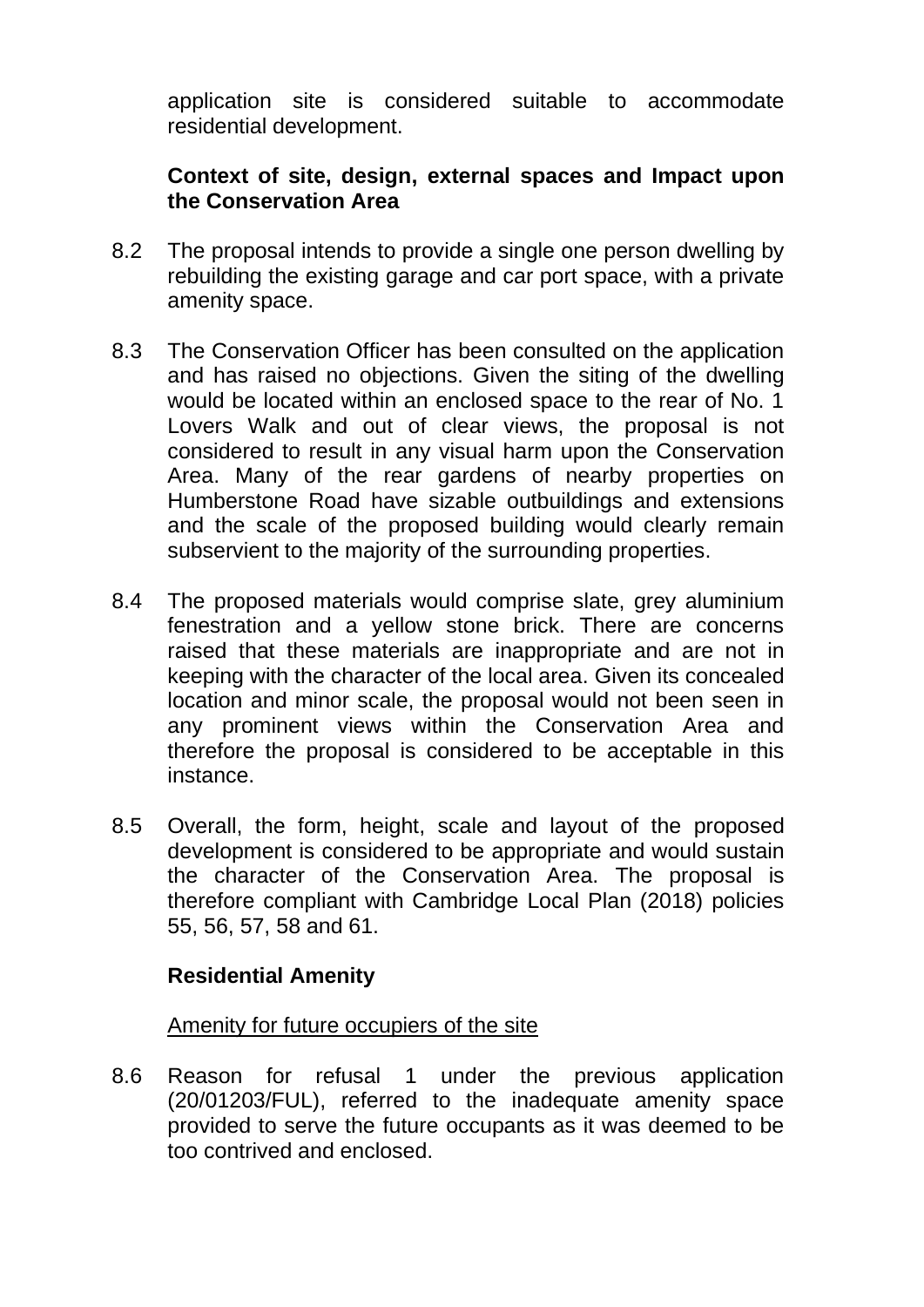- 8.7 The current application originally proposed a larger amenity area comprising 30.5m<sup>2</sup>. This has been slightly reduced following the provision of a side passageway running along the eastern boundary of the site, in response to the third representations received requesting that a shared passageway is reinstated along this boundary. The provision of this passageway has resulted in a slight reduction of the proposed amenity space to  $26.7m^2$ . Given the proposed dwelling is for a single person, this provision is still considered to be adequate and would provide a good level of amenity space for one person. Therefore, officers consider the current application has overcome the previous reason for refusal 1.
- 8.8 Policy 50 of the Cambridge Local Plan (2018) sets out internal residential space standards. The proposed dwelling is for a single person and exceeds the minimum standards. Although the ground floor plan submitted shows a double bed which would indicate two bedspaces, the internal floor area of the bedroom comprises a total floor space of  $9.8m^2$ , which is below the minimum floorspace to provide sufficient floorspace for two bedspaces in accordance with policy 50(d) of the Cambridge Local Plan 2018. The gross internal floor space measurements for units in this application are shown in the table below:

| Unit   of | <b>Number</b><br>bedrooms spaces | $bed$ of<br>of<br>(persons) | <b>storeys</b> | Number   Number   Policy Size   Proposed   Difference<br>$ $ requirement $ $ size of $ $ in size<br>$\mathsf{m}^2$ | unit              |        |
|-----------|----------------------------------|-----------------------------|----------------|--------------------------------------------------------------------------------------------------------------------|-------------------|--------|
|           |                                  |                             |                | 39.0 <sup>m²</sup>                                                                                                 | 47.8 <sup>2</sup> | $+8.8$ |

- 8.9 Policy 50 of Cambridge Local Plan (2018) states that all new residential units will be expected to have direct access to an area of private amenity space. The proposed residential unit will benefit from a private amenity area which can be easily accessed.
- 8.10 Reason for refusal 2 under the previous application (20/01203/FUL) referred to the lack of windows serving the bedroom to provide a good level of outlook for future occupiers.
- 8.11 The current application proposes a window within the eastern elevation (front) of the dwelling which would serve the proposed bedroom. This would provide an adequate level of outlook for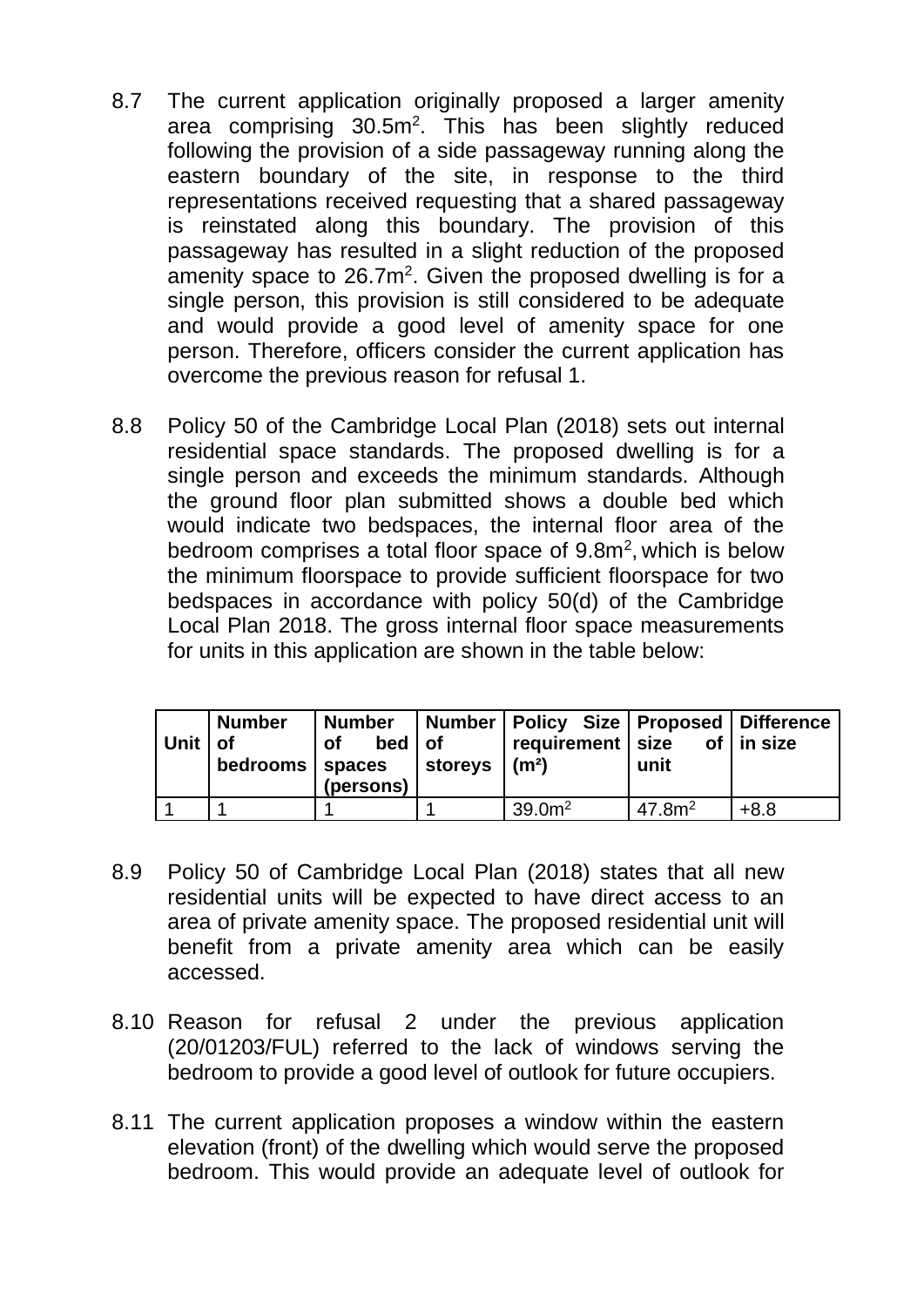future occupiers. In addition, there are two proposed roof lights above the bedroom which would provide a sufficient level of light to this room. Officers therefore consider that reason for refusal 2 has been overcome and the proposal is acceptable.

#### Overbearing Impact

- 8.12 Under the previous application, the third reason for refusal referred to the overbearing impact of the proposed dwelling upon the neighbouring garden area serving No. 70 Humberstone Road.
- 8.13 The ridge height of the previous proposal would have continued and maintained the ridge height of the adjacent building at No. 1 Lovers Walk. This would have projected along the neighbouring boundary with No. 70 Humberstone Road and create a sense of enclosure upon the amenity of this neighbour. The current application proposes to retain the ridge height of the existing garage which 1.5m lower than that of the previous height proposed. Given the height of the proposed dwelling would be the same as the existing garage, officers consider that no additional overbearing impact would arise in this instance and therefore the proposal has overcome reason for refusal 3.
- 8.14 The flat roof of the proposed dwelling would be set hard up against the rear boundaries of Nos. 74 and 72 Humberstone Road, to the north. Given the low height of the flat roof and minor scale of the proposal, no significant overbearing impacts are considered to rise upon the amenities of these neighbouring properties.
- 8.15 Overall, the current application is considered to have overcome the previous reason for refusal (reason 3) regarding overbearing impact and is in accordance with policies 55 and 56 of the Cambridge Local Plan 2018.

#### Overlooking Impact

8.16 Given the proposed dwelling would be single storey and the positioning of the windows would not be facing in the direction of any neighouring properties, no overlooking impact is considered to arise upon the amenities of the neighbouring properties in this instance.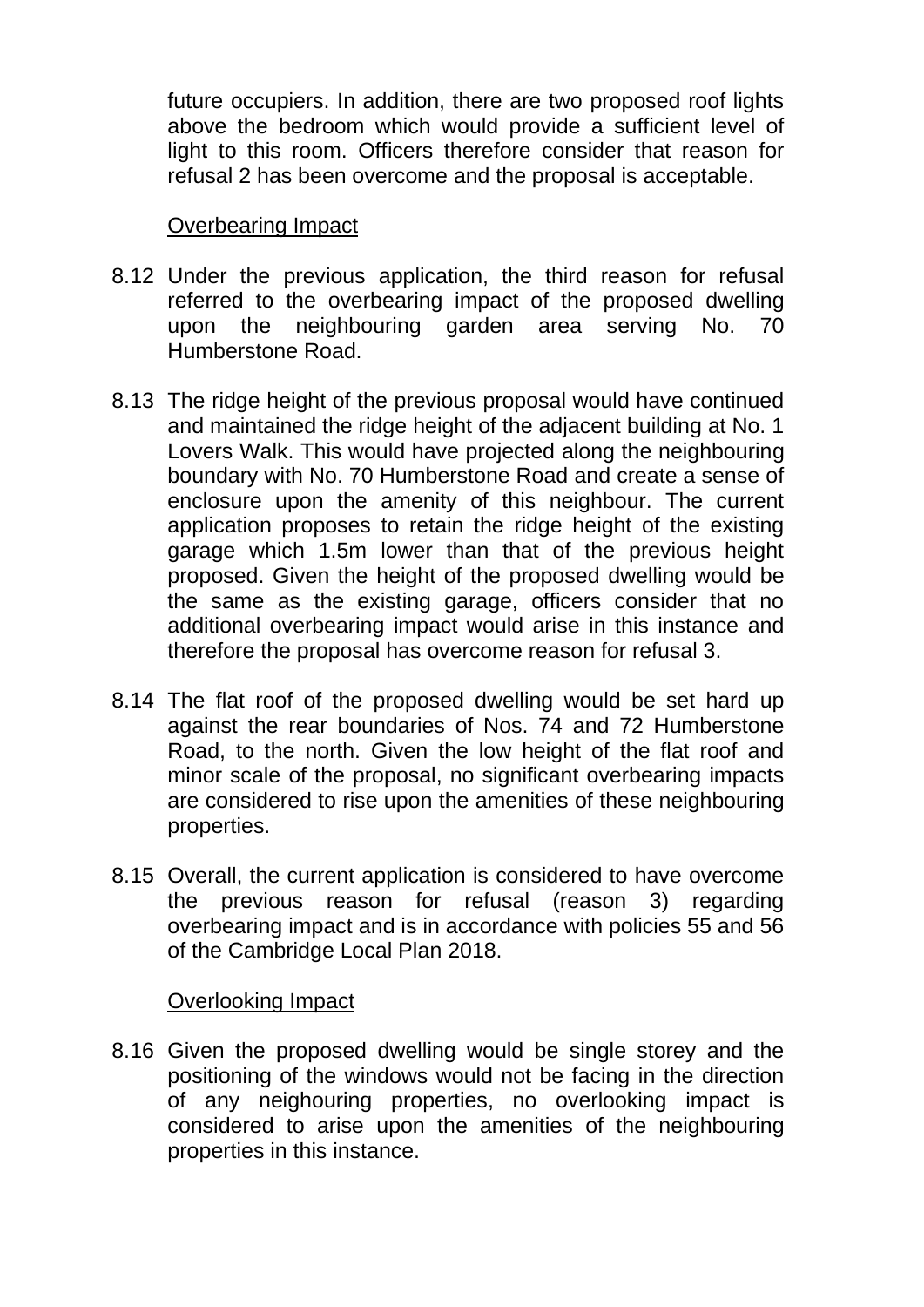### Overshadowing Impact

8.17 Given the proposed dwelling would comprise the same height as the existing garage, no additional loss of light or overshadowing impacts will occur upon the amenity areas of the surrounding neighbouring properties.

Overall, the proposal is considered to respect the amenities of neighbouring properties and is therefore in accordance with Cambridge Local Plan 2018 policies 55 and 56.

### Wider Area

8.18 The Environmental Health Officer has been consulted on the application and has recommended approval, subject to conditions regarding construction hours and work related delivery times. In order to protect the amenities of neighbouring properties, this condition is considered to be necessary and reasonable and shall be imposed upon any consent granted.

### Accessible homes

8.19 The development has been assessed for compliance with Policy 51 in relation to providing an acceptable layout to comply with M4 92) Building Regulations. A condition shall be imposed upon any consent granted to secure this requirement and comply with policy 51.

### **Refuse Arrangements**

8.20 The proposed bin store will be located adjacent to the amenity area which is considered to be in a suitable location. The proposal is compliant with the RECAP guidance and is in accordance with Cambridge Local Plan (2018) policy 57.

### **Highway Safety**

8.21 the Local Highway Authority have been consulted on the application and have raised no objections subject to an informative to ensure the applicant is aware that all future occupiers will not be eligible to apply for future Resident's Parking on the surrounding streets. This shall be imposed upon any consent granted.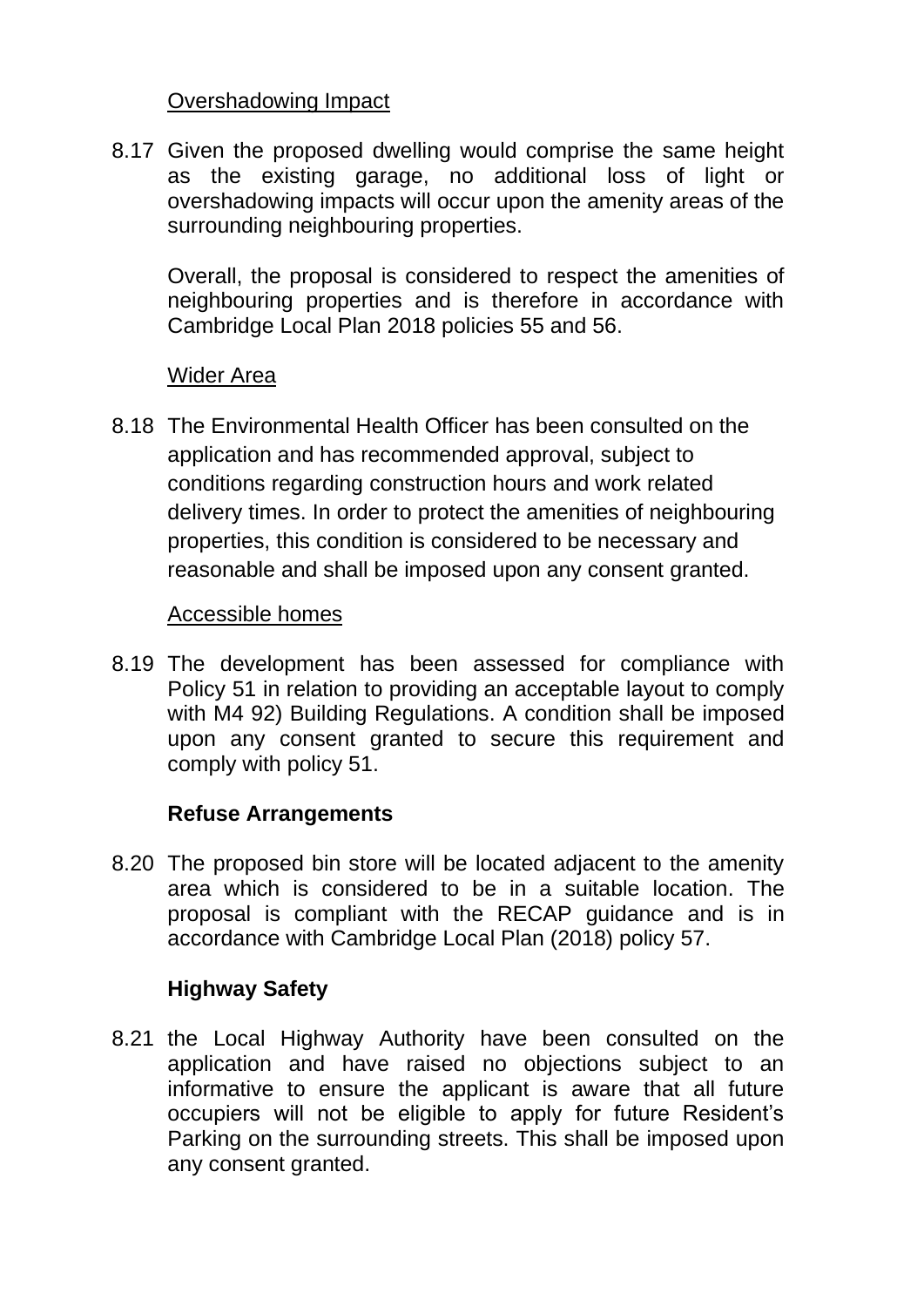8.22 Given the proposed dwelling will be occupied by a single person and no car parking is proposed, the proposal is not considered to result in any significant number of vehicle trips to and from the site and therefore, the proposal is considered to retain the safe and effective operation of the adopted highway and is in accordance with paragraphs 108 and 109 of the NPPF and policy 81 of the Cambridge Local Plan 2018.

# **Car Parking**

- 8.23 The majority of representations received have raised concerns regarding the lack of car parking proposed to serve the proposed development. No car parking is proposed for the future occupiers and given that the proposed dwelling is a 1 bedroom dwelling which would be occupied by an individual potentially working within Cambridge, the reliance on the car as their main mode of transport is considered to be unlikely. There is a concern raised that any cars parked within this area would limit the accessibility of pedestrians and cyclists accessing the rear gate serving No. 7 Elizabeth Way. The application does not propose any car parking as part of the scheme and therefore officers consider that there would be no significant safety hazards to pedestrians and cyclists accessing No. 7 or using the side passageway along the eastern boundary of the site.
- 8.24 Given the location of the site is within walking and cycling distance of Cambridge City centre, the site is located within a sustainable location and the development is considered to promote sustainable modes of transport and reduce car dependency. The lack of car parking provided is not considered to warrant a reason for refusal in this instance.
- 8.25 There is no conflict with the adopted car parking standards set out in Appendix L of the Cambridge Local Plan 2018. The proposal accords with Cambridge Local Plan 2018 policy 82.

# **Cycle Parking**

8.26 One cycle parking space is provided is provided which is in accordance with the cycle parking standards under Appendix L of the Cambridge Local Plan 2018. This will be located within a secure and enclosed structure set within the amenity area serving the dwelling. Overall, the proposal is compliant with Cambridge Local Plan (2018) policy 82.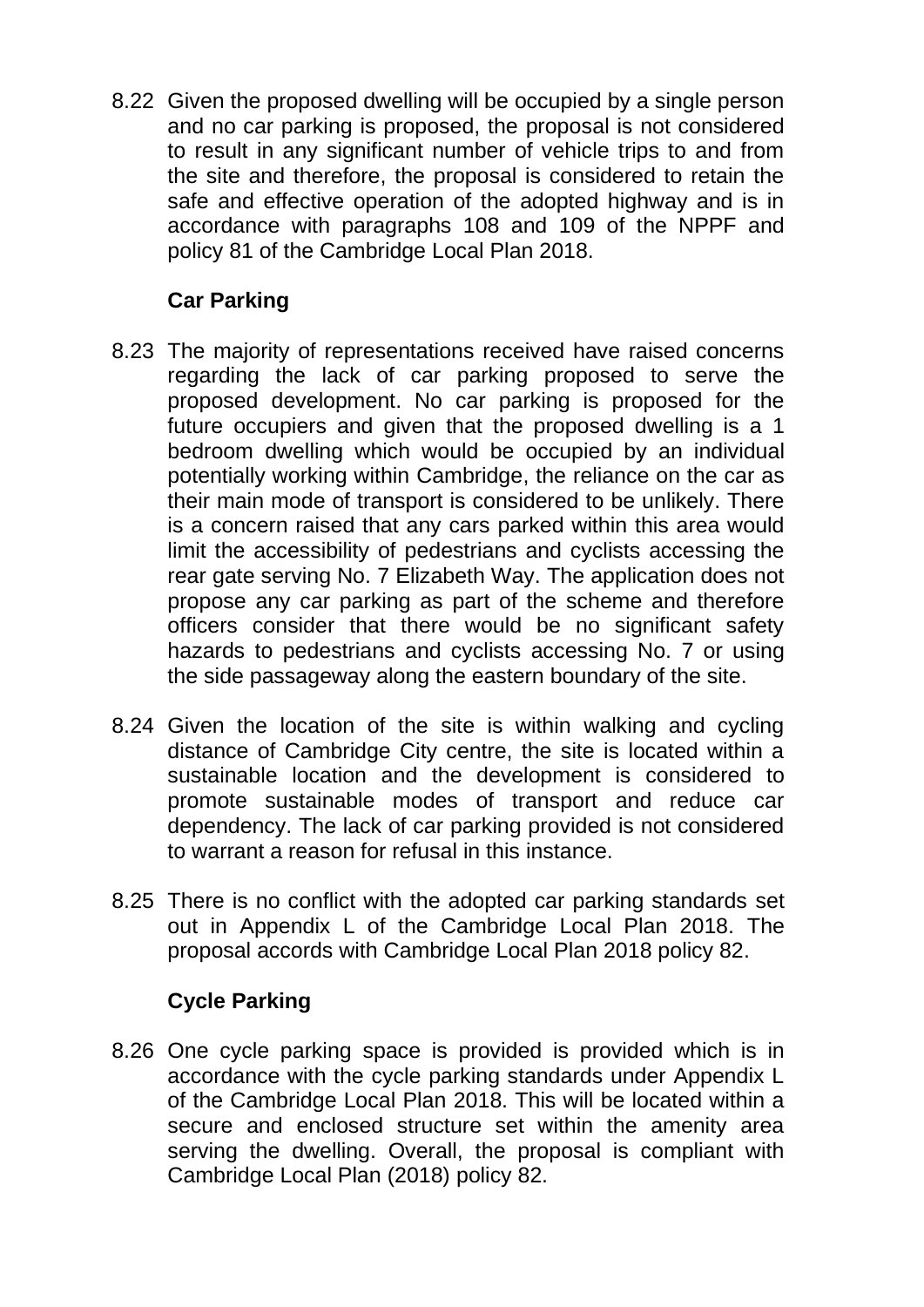### **Integrated water management and flood risk**

8.27 The application has been assessed by the City Council Sustainable Drainage Engineer and has been considered acceptable subject to conditions to secure a surface water drainage strategy and maintenance plan. These conditions shall be imposed upon any consent granted to ensure the development adopts sustainable drainage methods in accordance with policies 31 and 32 of the Cambridge Local Plan 2018.

### **Other Matters**

- 8.28 There are concerns raised in regards the red line boundary submitted on the Site Location Plan. The applicant owns the majority of the land within the site however does not have full ownership of all of the land, hence why Certificate D has been submitted with the application. This is considered to be a legal dispute as opposed to a material planning consideration and will not be form any reason for refusal on planning grounds.
- 8.29 There are concerns raised in regard to the proposed dwelling being slightly offset when compared to the original building line of the existing garage. This is considered to be a minimal difference of approximately 100mm and is not considered to result in any reasonable reason to refuse the application on these grounds.
- 8.30 Concerns are raised regarding the footings/excavation works required to construct the dwelling, and the lower ground levels on which the dwelling would be situated. The applicant will be required to apply for Building Regulations which will formally assess the foundations on which the dwelling will be built upon and is not considered to be a material planning consideration. Should contractors require the access to the neighbouring gardens to construct the dwelling, this will need to be agreed between the applicant and the neighbouring parties and is not a material planning consideration in assessing this application.
- 8.31 There is a comment raised regarding a proposed wall which would encroach into the rear garden serving No. 70 Humberstone Road. The proposed footprint of the dwelling is shown to be included within the red line boundary as shown on the proposed Site Plan and therefore officers are of the view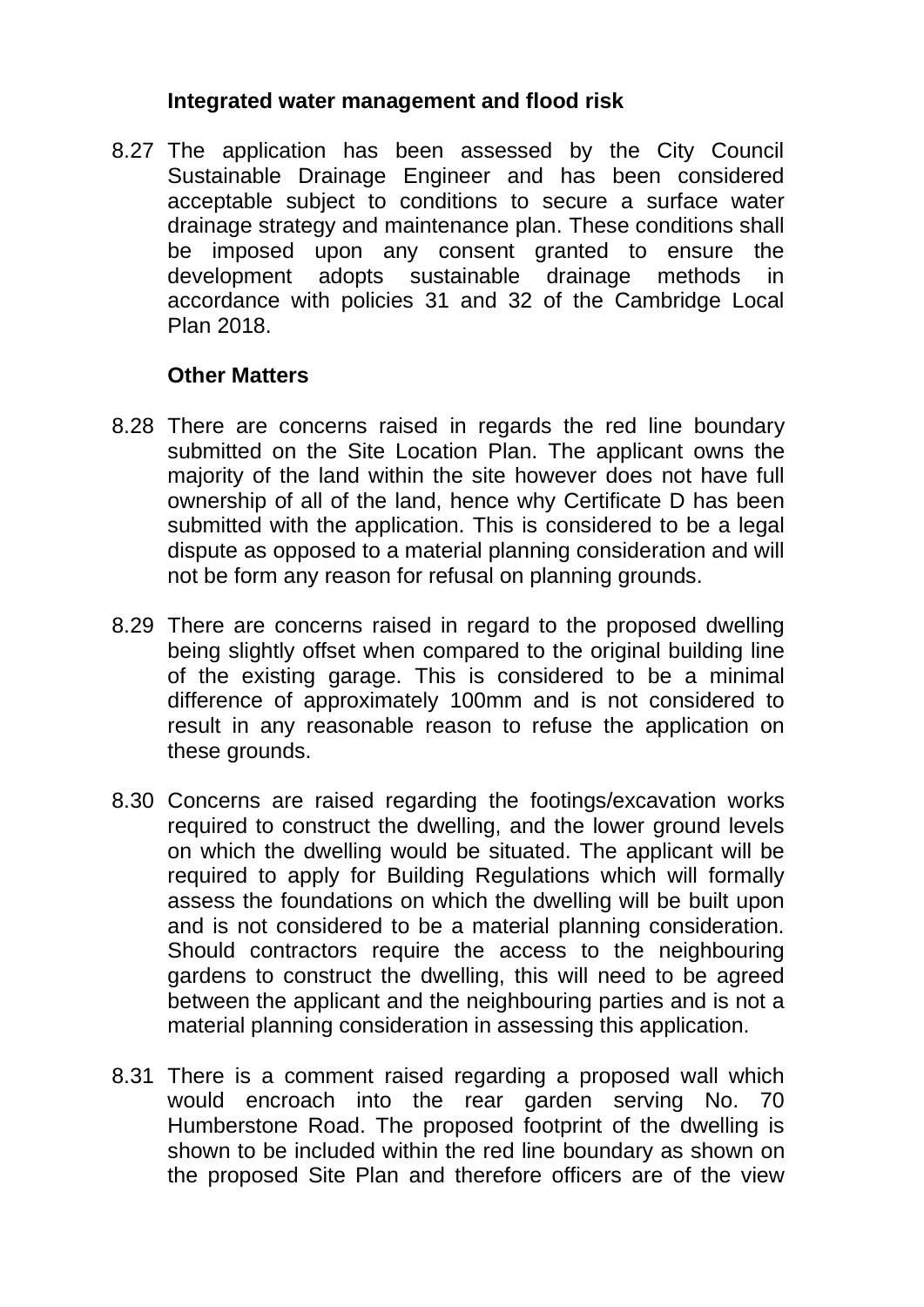that the proposal would not encroach into the rear garden area of No. 70.

- 8.32 Amended plans have been received following the applicant's wish to reinstate a 1.5m wide shared passageway running along the eastern boundary of the site, directly to the rear of Nos 5 and 7 Elizabeth Way. This was to address the comments raised by third party representations.
- 8.33 To ensure compliance with policy 28 (sustainability) condition 5 is proposed in relation to carbon reduction measures and condition 6 in relation to water efficiency standards. To ensure compliance with biodiversity requirements arising from policies 59 and 69, condition 7 is proposed which seeks details of bird and bat box provision. There is also a green/brown roof condition and an informative proposed in relation to Fire Tender access.

### **9.0 CONCLUSION**

9.1 In conclusion, the current application is considered to have overcome the previous reasons for refusal as outlined within this report. The proposed development would be in keeping with the scale and form of development within the local area and adequately respects the amenities of neighbouring properties.

#### **10.0 RECOMMENDATION: APPROVE subject to the following conditions and informatives:**

1. The development hereby permitted shall be begun before the expiration of three years from the date of this permission.

Reason: In accordance with the requirements of Section 91 of the Town and Country Planning Act 1990 (as amended by Section 51 of the Planning and Compulsory Purchase Act 2004).

2. The development hereby permitted shall be carried out in accordance with the approved plans as listed on this decision notice.

Reason: In the interests of good planning, for the avoidance of doubt and to facilitate any future application to the Local Planning Authority under Section 73 of the Town and Country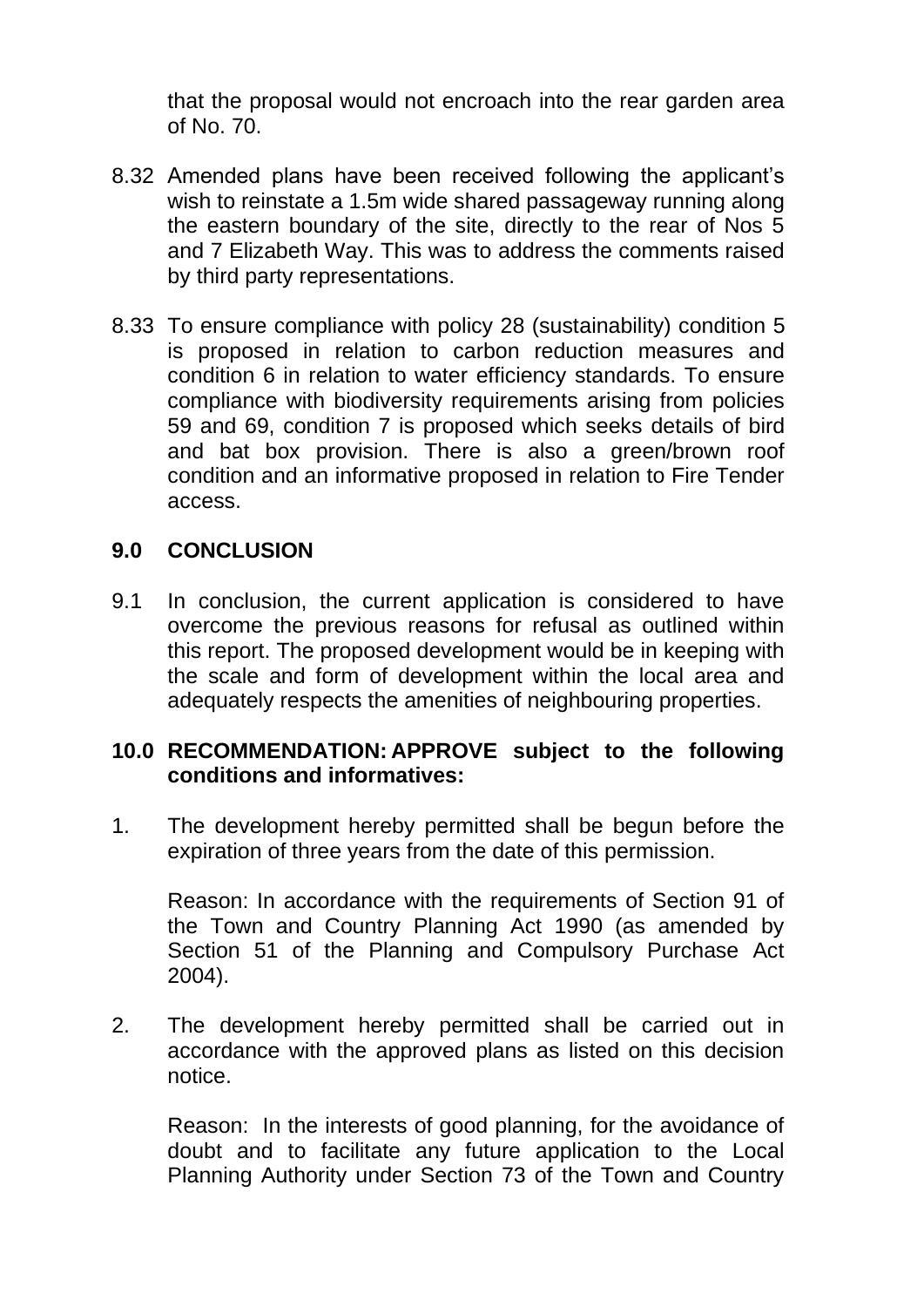Planning Act 1990.

3. No construction work or demolition work shall be carried out or plant operated other than between the following hours: 0800 hours and 1800 hours on Monday to Friday, 0800 hours and 1300 hours on Saturday and at no time on Sundays, Bank or Public Holidays.

Reason: To protect the amenity of the adjoining properties. (Cambridge Local Plan 2018 policy 35).

4. There shall be no collections from or deliveries to the site during the demolition and construction stages outside the hours of 0800 hours and 1800 hours on Monday to Friday, 0800 hours to 1300 hours on Saturday and at no time on Sundays, Bank or Public Holidays.

Reason: To protect the amenity of the adjoining properties. (Cambridge Local Plan 2018 policy 35).

5. No development above slab level shall commence until a Carbon Reduction Statement has been submitted to and approved in writing by the local planning authority. This shall demonstrate that all new residential units shall achieve reductions in CO2 emissions of 19% below the Target Emission Rate of the 2013 edition of Part L of the Building Regulations, and shall include the following details:

a. Levels of carbon reduction achieved at each stage of the energy hierarchy; and

b. A summary table showing the percentage improvement in Dwelling Emission Rate over the Target Emission Rate for each proposed unit

Where onsite renewable or low carbon technologies are proposed, the Statement shall also include:

c. A schedule of proposed on site renewable energy technologies, their location, design and a maintenance schedule; and

d. Details of any mitigation measures required to maintain amenity and prevent nuisance.

There shall be no occupation of the development until the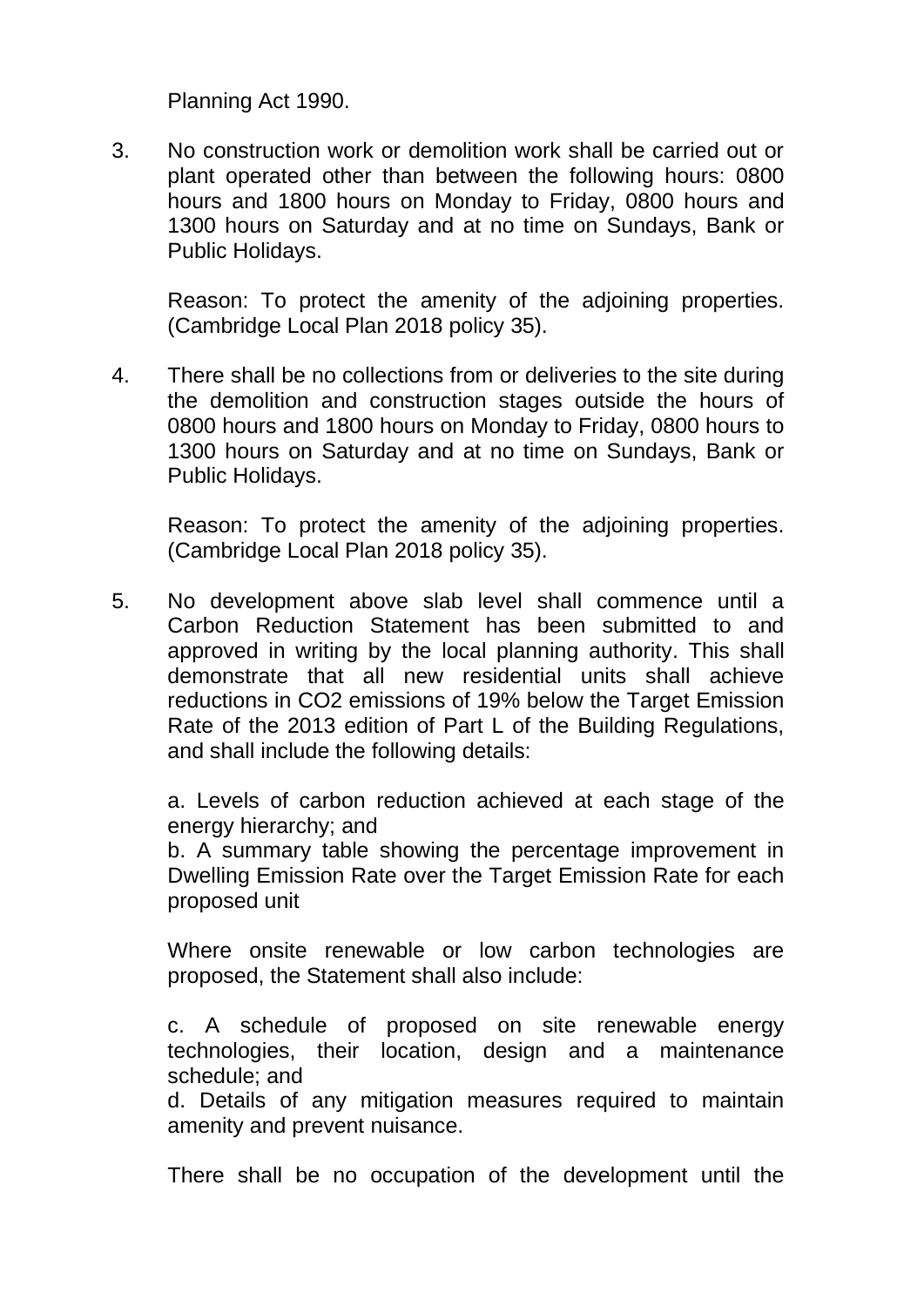carbon reduction measures have been implemented in accordance with the approved details.

Where grid capacity issues subsequently arise, written evidence from the District Network Operator confirming the detail of grid capacity and a revised Carbon Reduction Statement shall be submitted to and approved in writing by the local planning authority. The revised Carbon Reduction Statement shall be implemented and thereafter maintained in accordance with the approved details.

Reason: In the interests of reducing carbon dioxide emissions and to ensure that development does not give rise to unacceptable pollution (Cambridge Local Plan 2018, Policies 28, 35 and 36 and Greater Cambridge Sustainable Design and Construction SPD 2020).

6. The dwelling shall not be occupied until a water efficiency specification for each dwelling type, based on the Water Efficiency Calculator Methodology or the Fitting Approach set out in Part G of the Building Regulations 2010 (2015 edition) has been submitted to and approved in writing by the local planning authority. This shall demonstrate that all dwellings are able to achieve a design standard of water use of no more than 110 litres/person/day and the development shall be carried out in accordance with the agreed details.

Reason: To ensure that the development makes efficient use of water and promotes the principles of sustainable construction (Cambridge Local Plan 2018 Policy 28 and the Greater Cambridge Sustainable Design and Construction SPD 2020).

7. No development above slab level shall commence until a plan has been submitted to and approved in writing by the Local Authority detailing the proposed specification, number and locations of internal and / or external bird boxes on the new buildings and any other measures to demonstrate that there will be a net biodiversity gain on the site of at least 10%. The installation shall be carried out and subsequently maintained in accordance with the approved plans.

Reason: To provide ecological enhancements for protected species on the site (Cambridge Local Plan 2018 policies 59 and 69, NPPF 2019 para.170).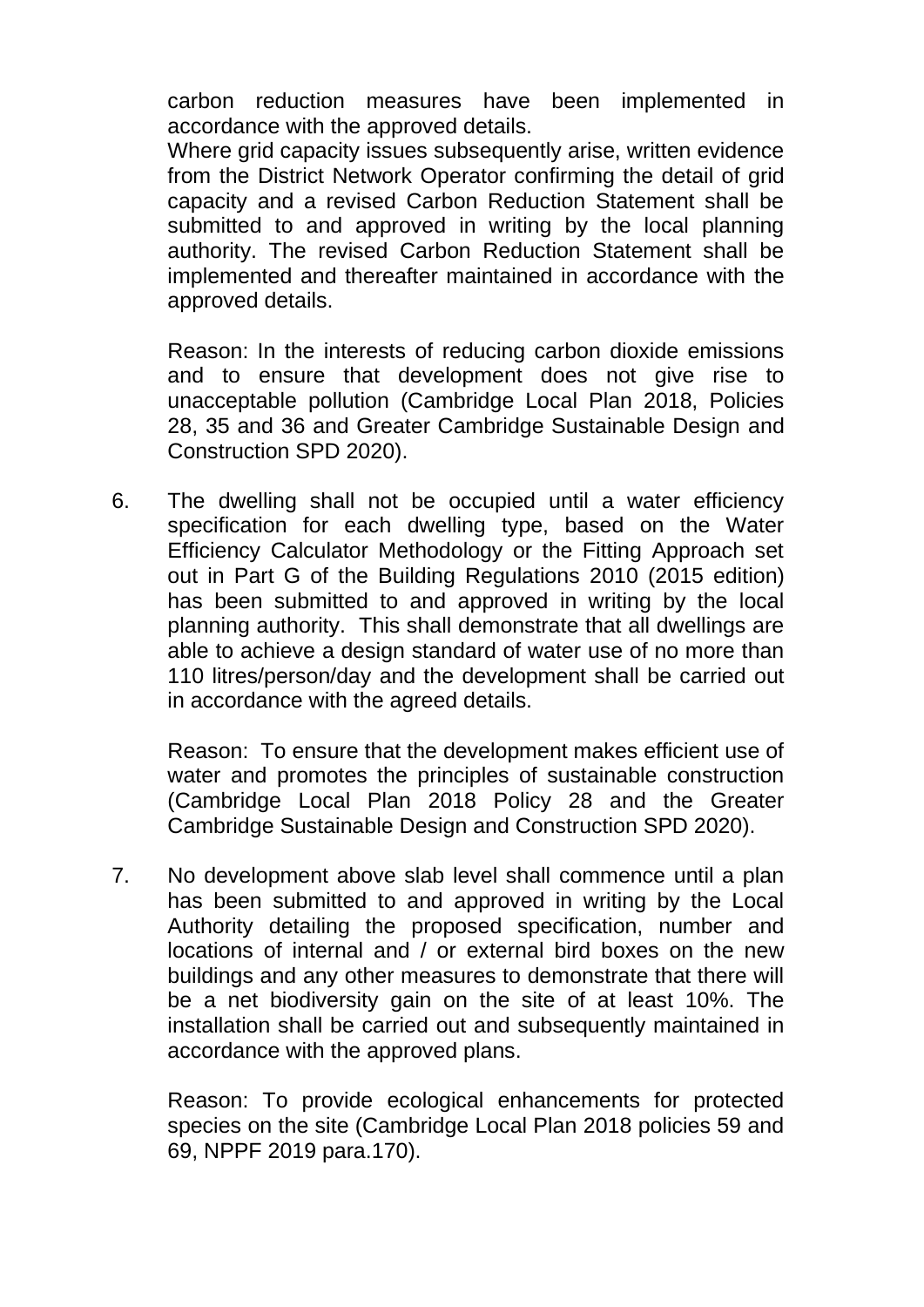8. Prior to the commencement of development, other than demolition, a scheme for surface water drainage shall be submitted to and approved in writing by the Local Planning Authority. The scheme shall include the following:

1) Details of the existing surface water drainage arrangements including runoff rates for the QBAR, 3.3% Annual Exceedance Probability (AEP) (1 in 30) and 1% AEP (1 in 100) storm events

2) Full results of the proposed drainage system modelling in the above-referenced storm events (as well as 1% AEP plus climate change) , inclusive of all collection, conveyance, storage, flow control and disposal elements and including an allowance for urban creep, together with a schematic of how the system has been represented within the hydraulic model;

3)Detailed drawings of the entire proposed surface water drainage system, including levels, gradients, dimensions and pipe reference numbers, details of all SuDS features;

4)A plan of the drained site area and which part of the proposed drainage system these will drain to;

5) Full details of the proposed attenuation and flow control measures;

6) Site Investigation and test results to confirm infiltration rates

7) Full details of the maintenance/adoption of the surface water drainage system;

8) Measures taken to prevent pollution of the receiving groundwater and/or surface water

The approved details shall be fully implemented on site prior to the first use/occupation and shall be retained thereafter.

Reason: To ensure appropriate surface water drainage. (Cambridge Local Plan 2018 policies 31 and 32).

9. Details for the long term maintenance arrangements for the surface water drainage system (including all SuDS features) to be submitted to and approved in writing by the Local Planning Authority prior to the first occupation of any of the buildings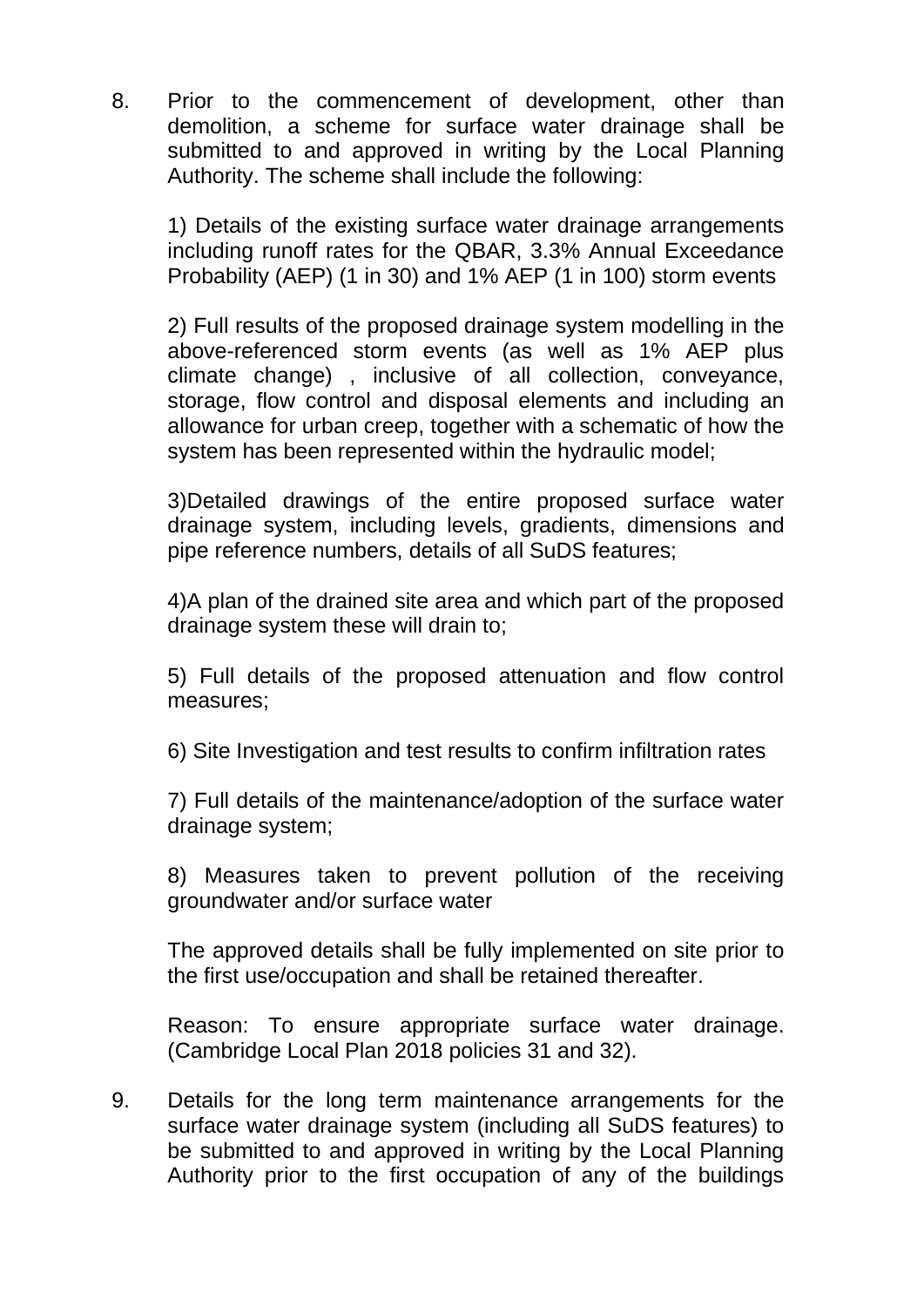hereby permitted. The submitted details should identify runoff sub-catchments, SuDS components, control structures, flow routes and outfalls. In addition, the plan must clarify the access that is required to each surface water management component for maintenance purposes. The maintenance plan shall be carried out in accordance with the approved details and shall retained in full thereafter.

Reason: To ensure the satisfactory maintenance of drainage systems that are not publicly adopted, in accordance with the requirements of paragraphs 163 and 165 of the National Planning Policy Framework and policy 31 and 32 of the Cambridge Local Plan 2018.

10. Notwithstanding the approved plans, the dwelling hereby permitted shall be constructed to meet the requirements of Part M4(2) 'accessible and adaptable dwellings' of the Building Regulations 2010 (as amended 2016).

Reason: To secure the provision of accessible housing (Cambridge Local Plan 2018 policy 51).

11. Notwithstanding the approved plans, all flat roofed elements within the development shall be green or brown roofs. No development above ground level, other than demolition, shall commence until full details of these green or brown roofs have been submitted to and approved in writing by the local planning authority and these works shall be carried out as approved and the green or brown roof(s) maintained for the lifetime of the development in accordance with the approved details. The details shall include details of build-ups, make up of substrates, planting plans for biodiverse roofs, methodologies for translocation strategy and drainage details where applicable. The green roofs shall be installed in accordance with the approved details and shall be maintained thereafter for the lifetime of the development. The development shall be retained as such thereafter.

Reason: In the interests of responding suitably to climate change and water management (Cambridge Local Plan 2018; Policy 31).

12. The proposed garden courtyard shall be laid out in full and retained in accordance with the approved plans prior to the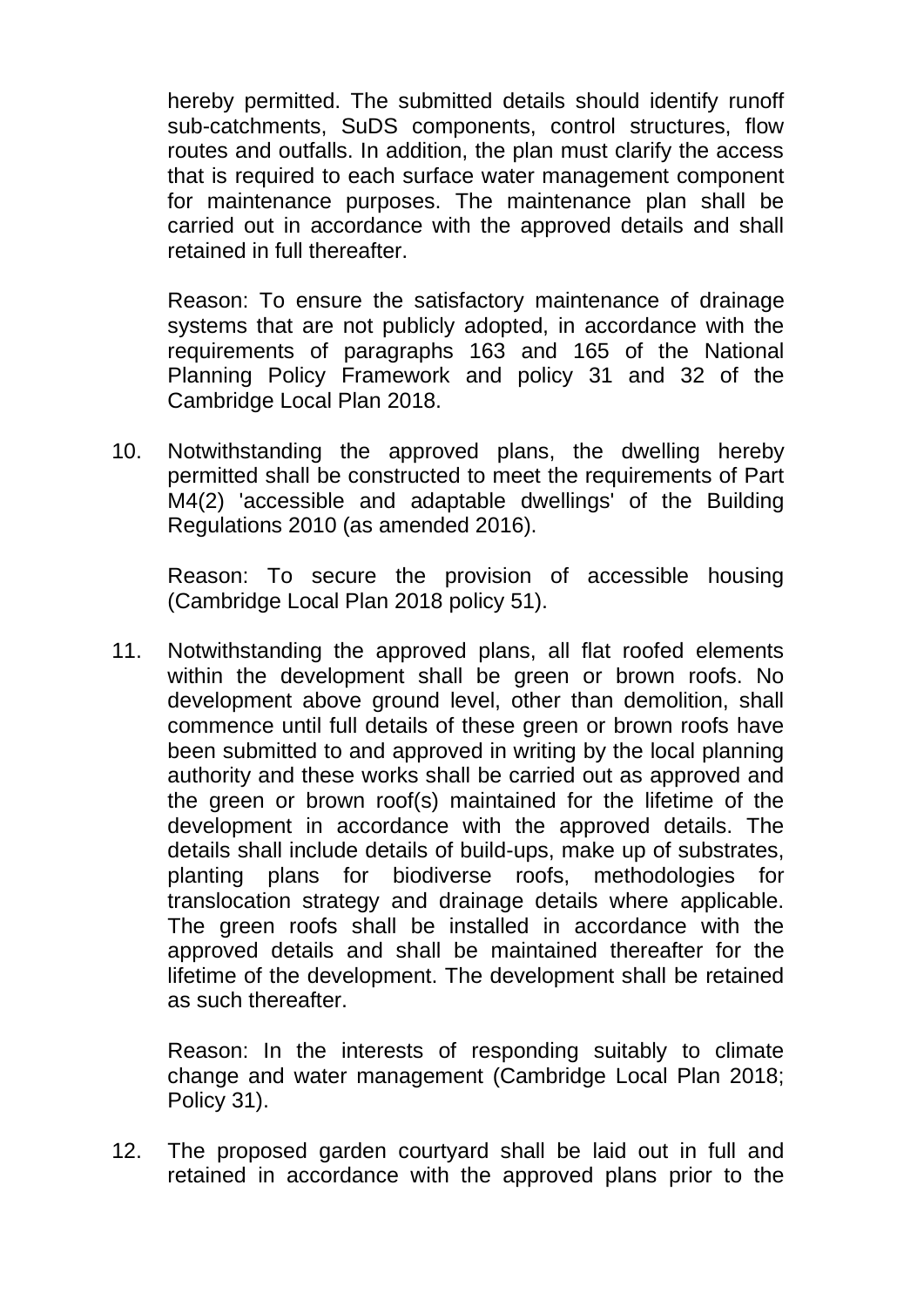occupation of the dwelling.

Reason: In order to protect future residential amenity (Cambridge Local Plan Policy 55 and 56).

# **INFORMATIVES**

- 1. Following implementation of any Permission issued by the Planning Authority in regard to this proposal the residents of the new dwelling will not qualify for Residents' Permits (other than visitor permits) within the existing Residents' Parking Schemes operating on surrounding streets. This should be brought to the attention of the applicant, and an appropriate informative added to any Permission that the Planning Authority is minded to issue with regard to this proposal.
- 2. Before the existing building is demolished, a Demolition Notice will be required from the Building Control section of the council's planning department establishing the way in which the property will be dismantled, including any asbestos present, the removal of waste, minimisation of dust, capping of drains and establishing hours of working operation. This should be brought to the attention of the applicant to ensure the protection of the residential environment of the area.
- 3. The applicant should take all relevant precautions to minimise the potential for disturbance to neighbouring residents in terms of noise and dust during the construction phases of development. This should include the use of water suppression for any stone or brick cutting and advising neighbours in advance of any particularly noisy works. The granting of this planning permission does not indemnify against statutory nuisance action being taken should substantiated noise or dust complaints be received. For further information please contact the Environmental Health Service.
- 4. There shall be no burning of any waste or other materials on the site, without prior consent from the environmental health department.
- 5. Fire Service vehicle access should be provided in accordance with Approved Document B Volume 1 of the Building Regulations. There should be vehicle access for a pump appliance to within 45m of all points within the dwelling house in